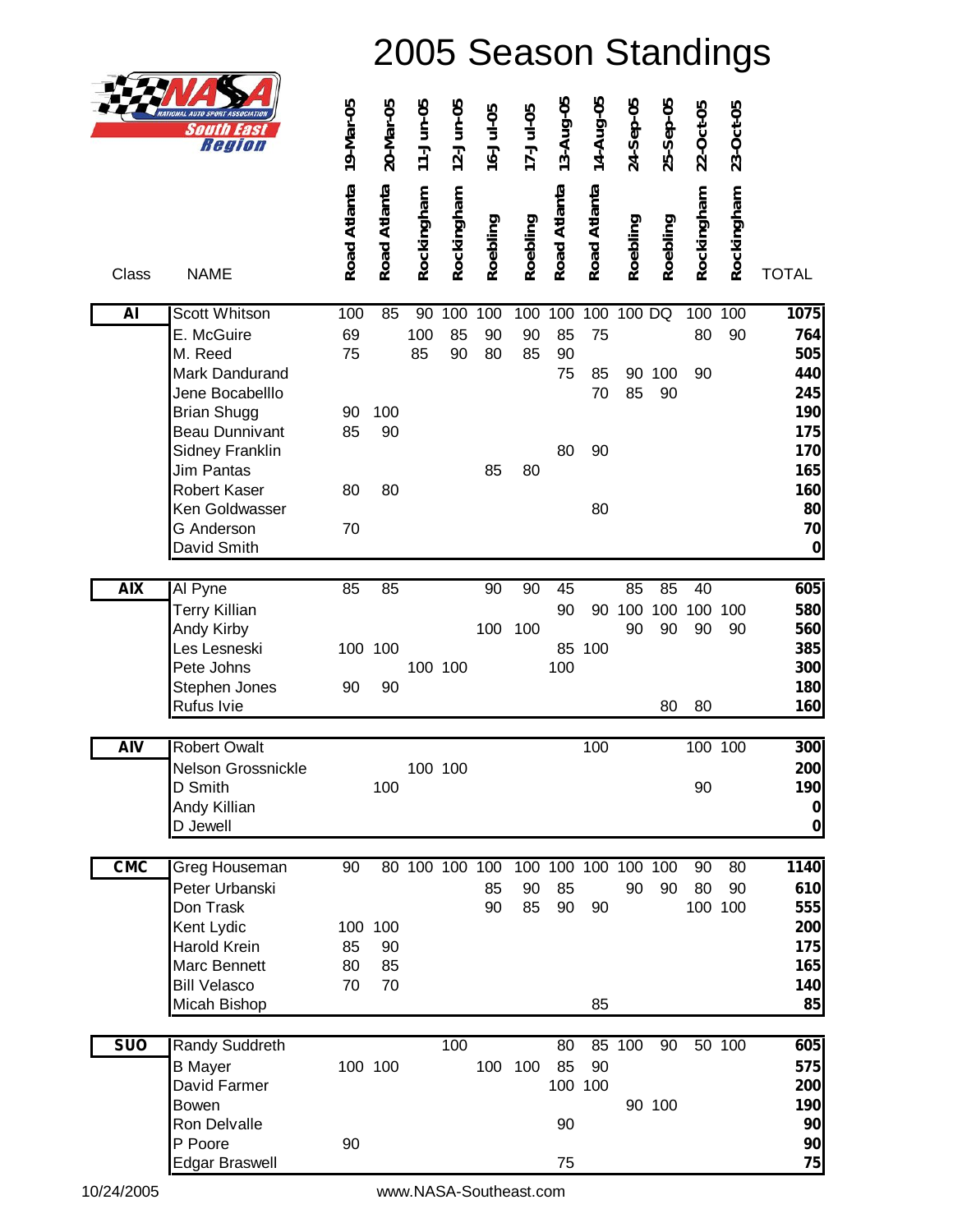|               | NATIONAL AUTO SPORT ASSOCIATIO<br>South<br>Easl<br>Region | 19-Mar-05    | 20-Mar-05        | 11-Jun-05      | 12-Jun-05  | 16-Jul-05 | 17-Jul-05 | 13-Aug-05        | 14-Aug-05       | 24-Sep-05       | 25-Sep-05 | 22-Oct-05  | 23-Oct-05  |              |
|---------------|-----------------------------------------------------------|--------------|------------------|----------------|------------|-----------|-----------|------------------|-----------------|-----------------|-----------|------------|------------|--------------|
|               |                                                           | Road Atlanta | Road Atlanta     | Rockingham     | Rockingham | Roebling  | Roebling  | Road Atlanta     | Road Atlanta    | Roebling        | Roebling  | Rockingham | Rockingham |              |
| Class         | <b>NAME</b>                                               |              |                  |                |            |           |           |                  |                 |                 |           |            |            | <b>TOTAL</b> |
| <b>GTSU</b>   | <b>Patrick Henley</b>                                     |              |                  |                |            |           |           | 100              | 100             |                 |           |            |            | 200          |
|               |                                                           |              |                  |                |            |           |           |                  |                 |                 |           |            |            |              |
| GTS1          | <b>Chuck Ellis</b>                                        |              | 100 100 100 100  |                |            |           |           |                  |                 | 100             |           |            |            | 500          |
|               | Chuck Baader                                              |              |                  |                |            |           |           | 100              | $\mathbf 0$     |                 |           |            |            | 100          |
|               | Jeff Coffey                                               |              |                  |                |            |           |           | $\mathbf 0$      | 100             |                 |           |            |            | 100          |
|               | Jason Morris                                              |              |                  |                |            |           |           | 90               | $\mathbf 0$     |                 |           |            |            | 90           |
| GTS2          | David Cullen                                              |              |                  |                | 90 100     | 90        | 100       | 75               | $\overline{75}$ |                 |           |            | 100 100    | 730          |
|               | John Taylor                                               |              |                  |                |            | 100       | 90        | 90               | 69              |                 |           |            |            | 349          |
|               | <b>K</b> Denton                                           | 85           | 85               |                |            |           |           | 70               | 85              |                 |           |            |            | 325          |
|               | M McGuire                                                 | 0            | 90               |                |            |           |           | 100              | 100             |                 |           |            |            | 290          |
|               | Eric Nissen                                               |              |                  | 100            |            |           |           | 80               | 70              |                 |           |            |            | 250          |
|               | Jonathan Allen                                            | 90           | 100              |                |            |           |           |                  |                 |                 |           |            |            | 190          |
|               | <b>Bob Nonneman</b>                                       |              |                  |                |            |           |           | 85               | 90              |                 |           |            |            | 175          |
|               | Keith Smith                                               |              |                  |                |            |           |           |                  |                 |                 |           |            | 90         | 90           |
|               | <b>B</b> Digel<br>Chris Thurman                           | 100          | $\mathbf 0$      |                |            |           |           | $\boldsymbol{0}$ | 80              |                 |           |            |            | 100<br>80    |
|               |                                                           |              |                  |                |            |           |           |                  |                 |                 |           |            |            |              |
| GTS3          | <b>Michel Moore</b>                                       | 90           | $\boldsymbol{0}$ |                |            |           |           | 90               |                 | 100 100 100 100 |           |            |            | 580          |
|               | W King                                                    |              | 100 100          |                |            |           |           |                  |                 |                 |           |            |            | 200          |
|               | C. Kojali                                                 |              |                  |                |            |           |           | 100              | 80              |                 |           |            |            | 180          |
|               | <b>Fred Crawford</b>                                      |              |                  |                |            |           |           |                  |                 |                 | 90        | 90         |            | 180          |
|               | David White                                               |              |                  |                |            |           |           | 80               | 90              |                 |           |            |            | 170          |
|               | Rod Johnson                                               |              |                  |                |            |           |           | 85               | 85              |                 |           |            |            | 170          |
|               | <b>Richard Rose</b>                                       |              |                  |                |            |           |           | 75               | 75              |                 |           |            |            | 150          |
| GTS4          | <b>Patrick Drinnen</b>                                    |              |                  |                | 100 100    |           |           | 90               | 90              |                 |           |            | 100 100    | 580          |
|               | Ryan Hulbert                                              |              |                  |                |            |           |           |                  | 100 100         |                 |           |            |            | 200          |
|               |                                                           |              |                  |                |            |           |           |                  |                 |                 |           |            |            |              |
| GTS5          | <b>Robert Jarvis</b>                                      |              |                  |                |            |           |           |                  | 100 100         |                 |           |            |            | 200          |
|               |                                                           |              |                  |                |            |           |           |                  |                 |                 |           |            |            |              |
| E30-SO        | <b>Robert Patton</b>                                      | 80           |                  | 90 100 100 100 |            |           | 90        | 90               | 90              |                 | 90        | 90         |            | 920          |
|               | <b>Brandon Smith</b>                                      |              |                  |                |            | 90        | 100 100   |                  | 85              |                 |           | 100        |            | 475          |
|               | Carter Hunt                                               |              | 100 100          |                |            |           |           |                  |                 |                 |           |            |            | 200          |
|               | <b>Jim Myers</b>                                          |              |                  |                |            |           |           |                  | 85 100          |                 |           |            |            | 185          |
|               | <b>Steve Stubbs</b>                                       |              |                  |                |            |           |           |                  |                 |                 |           |            | 80 100     | 180          |
|               | David Herrington<br><b>Carlton Goldthwaite</b>            | 90<br>85     | 85<br>80         |                |            |           |           |                  |                 |                 |           |            |            | 175<br>165   |
|               | <b>Forrest Secosky</b>                                    | 69           | 75               |                |            |           |           |                  |                 |                 |           |            |            | 144          |
|               | Jack Kitchen                                              |              |                  |                |            |           |           |                  |                 |                 |           |            |            | 75           |
|               | <b>Andrew Brendle</b>                                     | 75           | 0                |                |            |           |           |                  |                 |                 |           |            |            | 75           |
|               | George Perry                                              | 70           | 0                |                |            |           |           |                  |                 |                 |           |            |            | 70           |
|               |                                                           |              |                  |                |            |           |           |                  |                 |                 |           |            |            |              |
| <b>E30-SU</b> | J Myers                                                   |              | 100 100          |                |            |           |           |                  |                 |                 |           |            |            | 200          |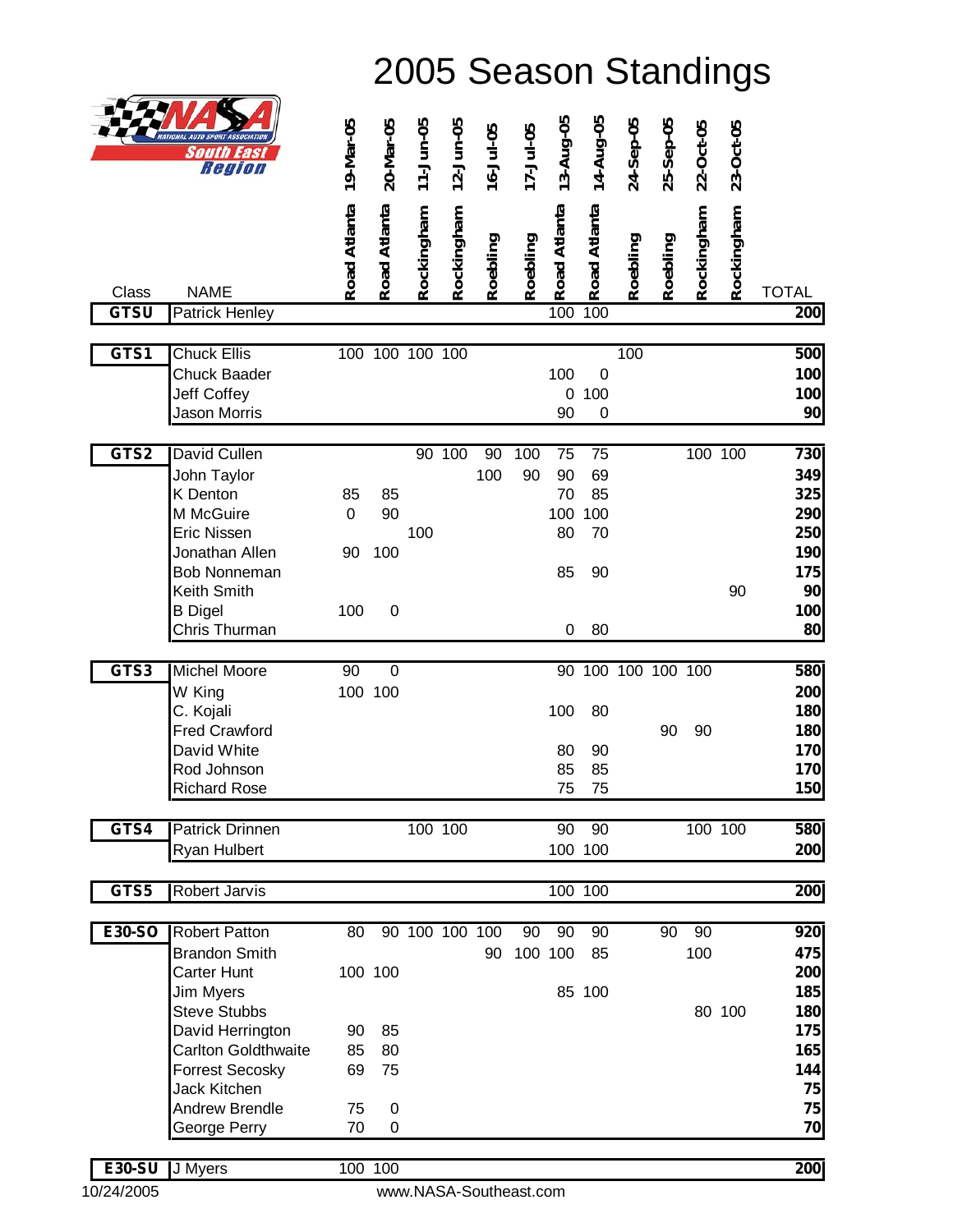

| ATA N | <b>AUTO SPORT ASSOCIATION</b><br>South<br>East<br>Region | 19-Mar-05    | 20-Mar-05    | 11-Jun-05  | 12-Jun-05                 | 16-Jul-05 | 17-Jul-05 | 13-Aug-05    | 14-Aug-05    | 24-Sep-05 | 25-Sep-05 | 22-Oct-05  | 23-Oct-05  |              |
|-------|----------------------------------------------------------|--------------|--------------|------------|---------------------------|-----------|-----------|--------------|--------------|-----------|-----------|------------|------------|--------------|
| Class | <b>NAME</b>                                              | Road Atlanta | Road Atlanta | Rockingham | <mark>S</mark> Rockingham | Roebling  | Roebling  | Road Atlanta | Road Atlanta | Roebling  | Roebling  | Rockingham | Rockingham | <b>TOTAL</b> |
| 944   | Scott Campbell                                           | 80           | 85           | 90         |                           |           |           | 75           | 69           | 80        | 90        | 90         | 90         | 839          |
|       | S Profitt                                                | 70           | 80           | 80         | 85                        | 90        | 0         | 69           | 70           | 69        | 69        |            |            | 682          |
|       | Jack Bell                                                |              |              | 100        | 100                       |           |           | 45           | 100          | 90        | 100       | 100        | 100        | 735          |
|       | Miles Bell                                               |              |              | 85         | 80                        |           |           | 85           | 80           | 70        | 75        |            |            | 475          |
|       | John Mock                                                | 69           | 75           | 69         | 69                        |           |           | 68           | 45           |           |           | 75         | 75         | 545          |
|       | <b>Tim Pruitt</b>                                        | 85           | 80           |            |                           |           |           | 40           | 75           | 100       | 80        |            |            | 460          |
|       | T Betteridge                                             | 100          | 100          |            |                           |           |           | 100          | 90           |           |           |            |            | 390          |
|       | Victor Kelly                                             |              |              |            |                           | 100       | 100       |              |              | 85        | 85        |            |            | 370          |
|       | <b>Bill Howlett</b>                                      |              |              | 75         | 75                        |           |           | 67           | 67           |           |           | 80         | 80         | 444          |
|       | <b>Rick Tomlinson</b>                                    |              |              | 70         | 70                        |           |           |              |              | 75        | 70        |            |            | 285          |
|       | R Mitchell                                               | 90           | 0            |            |                           |           |           | 90           | 85           |           |           |            |            | 265          |
|       | Lee Davis                                                | 75           |              |            |                           |           |           | 70           |              | 68        |           |            |            | 213          |
|       | Martin Konecny                                           |              |              |            |                           |           |           | 80           | 68           |           |           |            |            | 148          |
| 944SC | <b>Patrick Clifford</b>                                  |              |              |            |                           |           |           | 100          | 90           | 90        |           | 100        | 100        | 480          |
|       | Adam Richman                                             |              |              |            |                           |           |           | 85           | 85           |           | 100 100   |            |            | 370          |
|       | Chris Lee                                                |              |              |            |                           |           |           | 90           | 100          |           |           |            |            | 190          |
|       |                                                          |              |              |            |                           |           |           |              |              |           |           |            |            |              |

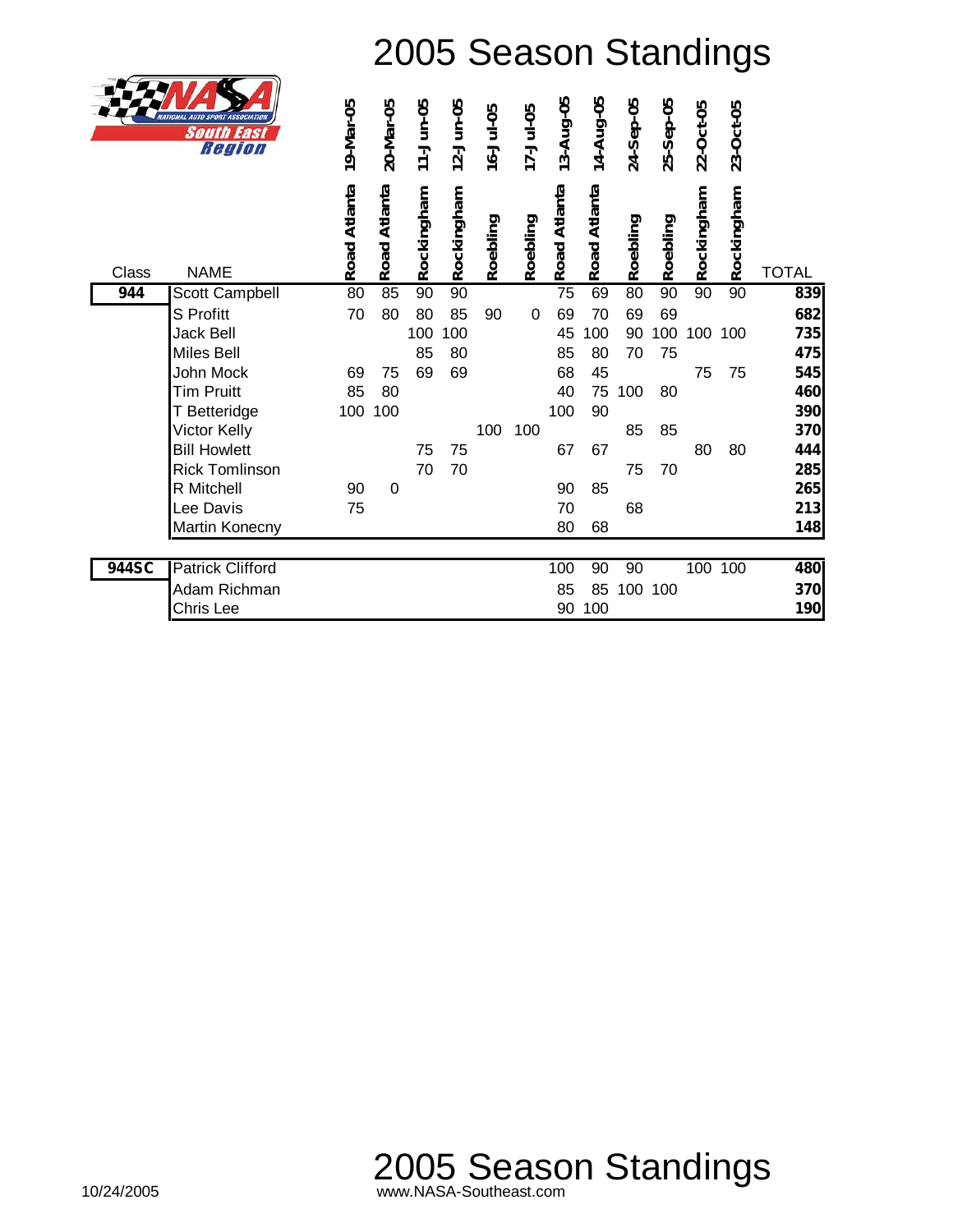|                 | <b>IATIONAL AUTO SPORT ASSOCIATIO</b><br><b>South East</b><br>Region                                      | 19-Mar-05       | 20-Mar-05       | 11-Jun-05     | 12-Jun-05  | $16 - Ju - 05$ | 17-Jul-05 | 13-Aug-05       | 14-Aug-05     | 24-Sep-05 | 25-Sep-05 | 22-Oct-05     | 23-Oct-05  |                                                    |
|-----------------|-----------------------------------------------------------------------------------------------------------|-----------------|-----------------|---------------|------------|----------------|-----------|-----------------|---------------|-----------|-----------|---------------|------------|----------------------------------------------------|
| Class           | <b>NAME</b>                                                                                               | Road Atlanta    | Road Atlanta    | Rockingham    | Rockingham | Roebling       | Roebling  | Road Atlanta    | Road Atlanta  | Roebling  | Roebling  | Rockingham    | Rockingham | <b>TOTAL</b>                                       |
| HC <sub>1</sub> | <b>Chad Slagg</b><br>Kevin Helms<br>S. Lockwood<br><b>Hunter Whitt</b><br>Justin Culbert<br>Tomas Charvat | 100<br>85<br>90 | 85<br>100<br>90 | 100           | 100        |                |           | 100<br>45<br>90 | 100<br>90     |           |           | 100           | 100        | 785<br>185<br>180<br>135<br>90<br>$\boldsymbol{0}$ |
| HC <sub>2</sub> | J. Allan Haggai<br><b>Parker Whitt</b><br>J Hoffman                                                       | 100             |                 | 90<br>100 100 | 90         |                |           |                 | 100 100<br>90 |           |           |               |            | 480<br>290                                         |
| HC3             | R. Wilson<br>John Reamer<br>Z. Ferenczy                                                                   | 100 100         |                 |               |            |                |           | 90<br>100       |               |           |           | 100           | 100        | 390<br>100<br>100                                  |
| HC4             | A. Muresan<br>Karl Kondor<br><b>Trevor Melville</b>                                                       | 100 100<br>90   | 90              |               |            |                |           | 100<br>90       | 100 100<br>90 |           |           | 90<br>100 100 |            | 590<br>380<br>180                                  |
| HC5             | C Reynolds                                                                                                |                 |                 |               |            |                |           |                 |               | 100       |           |               |            | 100                                                |
| <b>USTCC</b>    | Dan Brabec                                                                                                |                 |                 |               |            |                |           | 100             |               |           |           |               |            | 100                                                |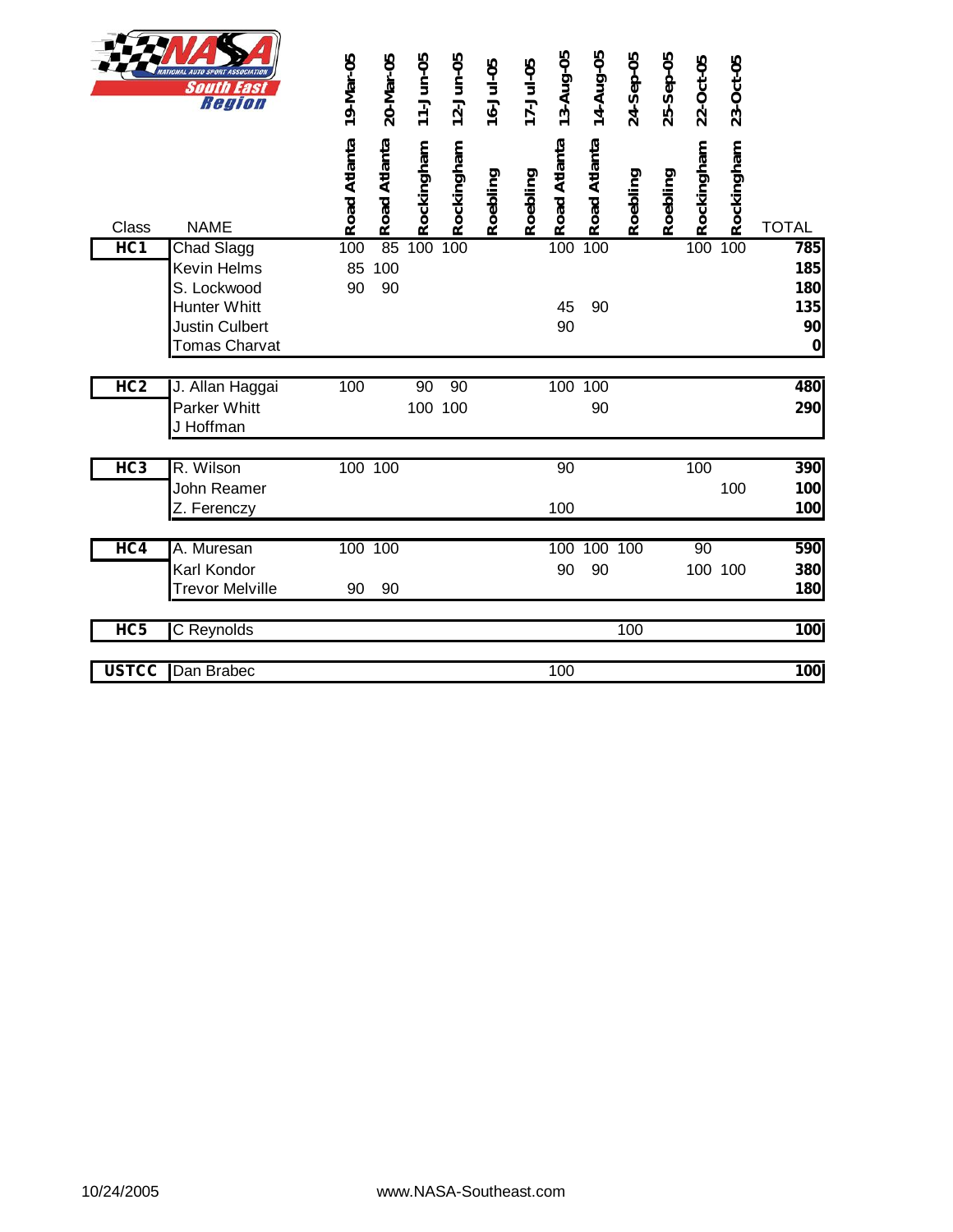|            | <b>ASSOCIATION</b><br>South East<br>Region | 19-Mar-05       | 20-Mar-05       | 11-Jun-05  | 12-Jun-05  | 16-Jul-05 | 17-Jul-05 | 13-Aug-05    | 14-Aug-05       | 24-Sep-05 | 25-Sep-05 | 22-Oct-05  | 23-Oct-05  |              |
|------------|--------------------------------------------|-----------------|-----------------|------------|------------|-----------|-----------|--------------|-----------------|-----------|-----------|------------|------------|--------------|
| Class      | <b>NAME</b>                                | Atlanta<br>Road | Atlanta<br>Road | Rockingham | Rockingham | Roebling  | Roebling  | Road Atlanta | Atlanta<br>Road | Roebling  | Roebling  | Rockingham | Rockingham | <b>TOTAL</b> |
| <b>FFR</b> | Tony Johnson                               |                 |                 |            |            |           |           | 69           | $\overline{75}$ |           |           | 100        | 100        | 344          |
|            | <b>Leonard Whiteside</b>                   |                 |                 |            | 100        |           |           |              |                 |           |           | 90         | 90         | 280          |
|            | <b>Tony Buffomante</b>                     |                 |                 |            |            |           |           | 100          | 100             |           |           |            |            | 200          |
|            | Sunny Hobbs                                | 100             | 90              |            |            |           |           |              |                 |           |           |            |            | 190          |
|            | Robert Mau                                 | $\mathbf{0}$    | 100             |            |            |           |           | 85           | 0               |           |           |            |            | 185          |
|            | <b>Brian Cates</b>                         |                 |                 |            |            |           |           | 90           | 90              |           |           |            |            | 180          |
|            | E. Boothman                                | 90              | 85              |            |            |           |           |              |                 |           |           |            |            | 175          |
|            | Paul Kaiser                                |                 |                 |            |            |           |           | 80           | 85              |           |           |            |            | 165          |
|            | <b>K</b> Eves                              | 85              | 80              |            |            |           |           |              |                 |           |           |            |            | 165          |
|            | <b>Brian Sanders</b>                       |                 |                 |            |            |           |           | 70           | 80              |           |           |            |            | 150          |
|            | Dan Elam                                   |                 |                 |            |            |           |           | 75           | 70              |           |           |            |            | 145          |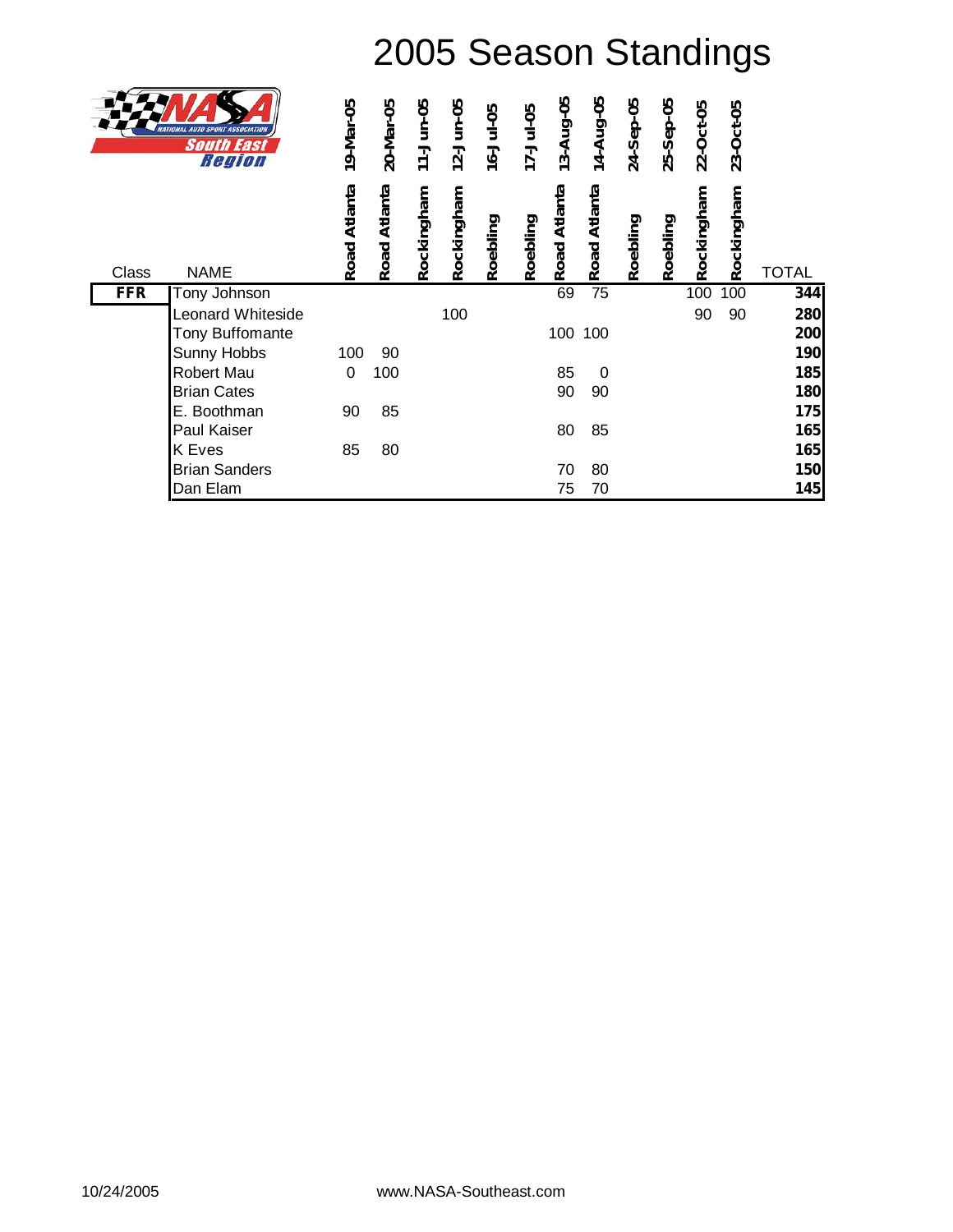|            | ATIONAL AUTO SPORT ASSOCIATION<br><b>South East</b><br>Region | 19-Mar-05    | 20-Mar-05    | 11-Jun-05  | 12-Jun-05  | 16-Jul-05 | 17-Jul-05 | 13-Aug-05    | 14-Aug-05    | 24-Sep-05 | 25-Sep-05        | 22-Oct-05  | 23-Oct-05  |              |
|------------|---------------------------------------------------------------|--------------|--------------|------------|------------|-----------|-----------|--------------|--------------|-----------|------------------|------------|------------|--------------|
| Class      | <b>NAME</b>                                                   | Road Atlanta | Road Atlanta | Rockingham | Rockingham | Roebling  | Roebling  | Road Atlanta | Road Atlanta | Roebling  | Roebling         | Rockingham | Rockingham | <b>TOTAL</b> |
| <b>SMR</b> | <b>Jeffrey Walter</b>                                         | 100          | 100          | 90         | 100        | 85        | 85        | 69           |              | 100       | $\overline{100}$ |            |            | 829          |
|            | <b>Holland Motorsports</b>                                    | 85           | 90           | 85         | 90         | 85        | 80        |              |              | 90        | 90               |            |            | 695          |
|            | Stephen Jones                                                 |              |              |            |            | 80        | 75        | 75           | 75           | 80        | 80               |            |            | 465          |
|            | Gary Jenkins                                                  |              |              | 100        |            | 75        | 100       | 100          | 75           |           |                  |            |            | 450          |
|            | <b>Bob Hill</b>                                               |              |              |            |            | 100       | 85        |              |              | 85        | 85               |            |            | 355          |
|            | Mark Bollman                                                  |              |              |            |            |           |           | 85           | 85           |           |                  |            | 100        | 270          |
|            | Rob Ebersol                                                   |              |              |            |            |           |           | 90           | 100          |           |                  |            |            | 190          |
|            | <b>Steve Bertok</b>                                           |              |              |            |            | 90        | 90        |              |              |           |                  |            |            | 180          |
|            | Roman Kickirillo                                              | 90           | 85           |            |            |           |           |              |              |           |                  |            |            | 175          |
|            | <b>Ed Braswell</b>                                            |              |              |            |            |           |           | 85           | 90           |           |                  |            |            | 175          |
|            | Richard Anderson                                              | 85           | 85           |            |            |           |           |              |              |           |                  |            |            | 170          |
|            | Craig Heyl                                                    | W            | W            |            |            |           |           | 80           | 85           |           |                  |            |            | 165          |
|            | Nick Pickell                                                  |              |              |            |            |           |           | 68 w         |              |           |                  |            |            | 68           |
|            | Stewart Randy/Bill                                            |              |              |            |            |           |           | 67           |              |           |                  |            |            | 67           |
|            | John Spain                                                    | W            | W            |            |            |           |           |              |              |           |                  |            |            | $\mathbf 0$  |
|            | Mark Rife                                                     |              |              |            |            | W         | W         |              |              |           |                  |            |            | $\bf{0}$     |
|            | <b>Morrison Racing</b>                                        |              |              |            |            |           |           | W            | W            |           |                  |            |            | $\bf{0}$     |
|            | <b>Christopher Snobeck</b>                                    |              |              |            |            |           |           |              |              |           |                  |            |            | $\bf{0}$     |

**Holland Motorsports** consists of Heikki Rinta-Koski and Jason Holland **Morrison Racing** consists of Rob and Denise Morrison *w* waived points due to incorrect tires